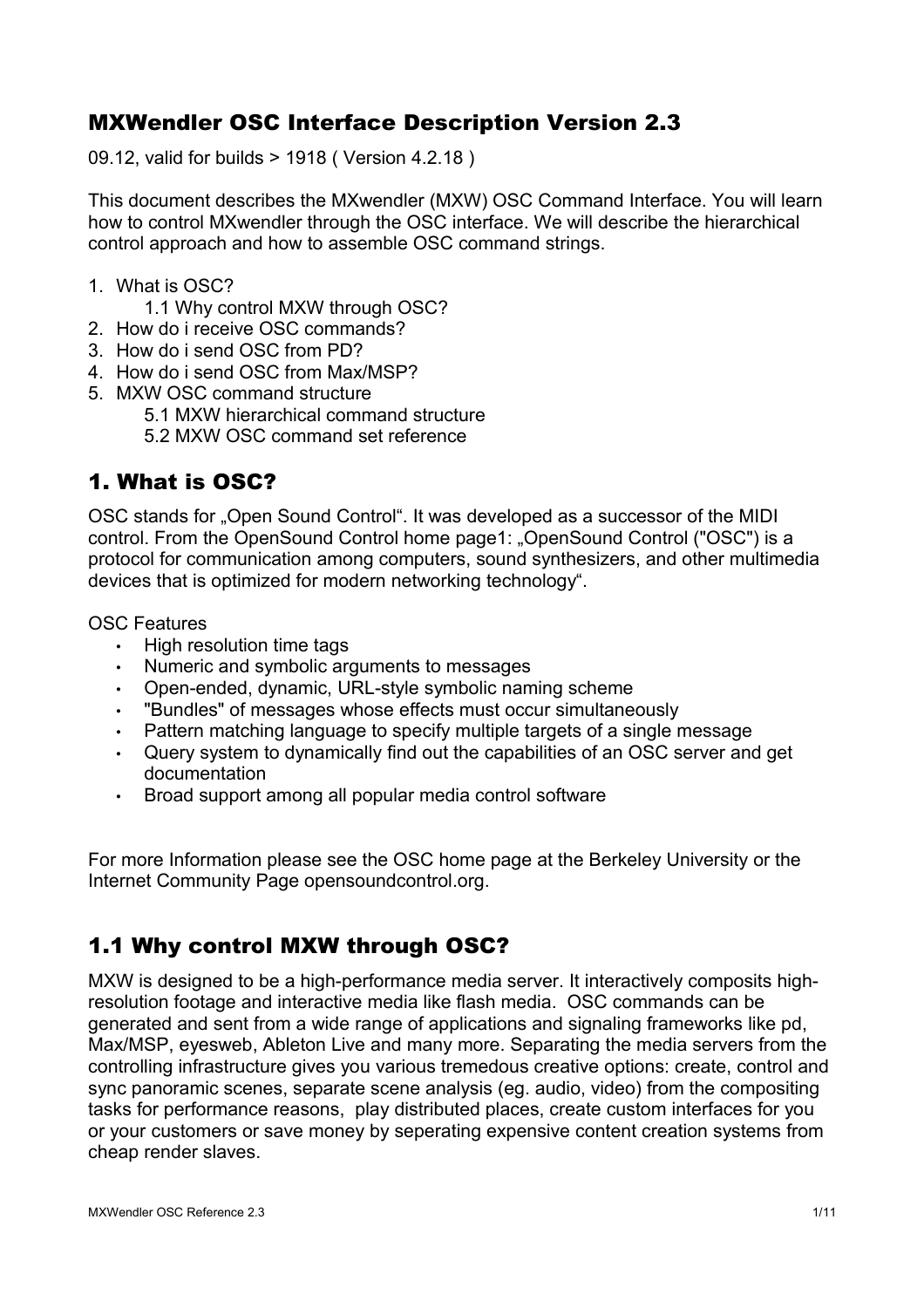# 2. How do i receive OSC commands?

Enabling OSC receiving is very easy: Just turn it on by checking "Start OSC" in the Open Sound Control Panel (Settings -> IO ):

| Midi, Keyboard, DMX                                                                                                     |                                                                                                                    | $\Sigma$ |  |  |
|-------------------------------------------------------------------------------------------------------------------------|--------------------------------------------------------------------------------------------------------------------|----------|--|--|
| OSC<br>DMX/MIDI/Keyboard Events   DMX/Artnet  <br>MIDI/Generators   Audio Devices   Optimus/Wii                         |                                                                                                                    |          |  |  |
| Receive OSC (Needed for LAN based remote control eg. receiving DMX from e:cue, pure data, EventDriver etc.)             |                                                                                                                    |          |  |  |
| ÷<br>√ Log received data □ Ignore 'preload clear' commands<br>Receive OSC(r)(s)(p) Listen on port 7000                  |                                                                                                                    |          |  |  |
| Receive OSC over RS232                                                                                                  |                                                                                                                    |          |  |  |
| ≑<br>Translate Integer Range (065535, Creston etc)<br>Connect on start (r) Com Port 1                                   |                                                                                                                    |          |  |  |
| Send OSC (Useful to sync a pool of MXWendler systems - NOT needed for eq. EventDriver )                                 |                                                                                                                    |          |  |  |
| Send OSC(s)(p)                                                                                                          |                                                                                                                    |          |  |  |
| <b>To Port</b>                                                                                                          | $\div$<br>7001                                                                                                     |          |  |  |
| To host/subnet                                                                                                          | 10.0.0.2 (one machine on typical subnet)<br>▼                                                                      |          |  |  |
| Filter string                                                                                                           |                                                                                                                    |          |  |  |
|                                                                                                                         |                                                                                                                    |          |  |  |
|                                                                                                                         |                                                                                                                    |          |  |  |
|                                                                                                                         |                                                                                                                    |          |  |  |
|                                                                                                                         |                                                                                                                    |          |  |  |
|                                                                                                                         |                                                                                                                    |          |  |  |
| Broadcast And Receive Time Over OSC (Useful to time-sync a pool of MXWendler systems - NOT needed for eg. EventDriver ) |                                                                                                                    |          |  |  |
|                                                                                                                         | ■ Broadcast And Receive Time Over OSC(r)(s) to host/subnet   192.168.0.255 (typical subnet) ▼<br>Forward IO Events |          |  |  |
|                                                                                                                         |                                                                                                                    |          |  |  |
|                                                                                                                         | OSC reply channel (Reply to received osc commands. Needed for eg. EventDriver )                                    |          |  |  |
| Send OSC command replies To Port 7002                                                                                   | ÷<br>to host/subnet   10.0.0.2 (one machine on typical subnet)<br>$\blacktriangledown$                             |          |  |  |
|                                                                                                                         |                                                                                                                    |          |  |  |
|                                                                                                                         |                                                                                                                    |          |  |  |
|                                                                                                                         |                                                                                                                    |          |  |  |
|                                                                                                                         |                                                                                                                    |          |  |  |
|                                                                                                                         |                                                                                                                    |          |  |  |
|                                                                                                                         |                                                                                                                    |          |  |  |
|                                                                                                                         |                                                                                                                    |          |  |  |
| OK<br>Cancel                                                                                                            |                                                                                                                    |          |  |  |

- Leave the port to 7000.
- Log received data will log commands in the Error and Log Window
- You have to restart your application to apply any changes.

Leave the rest of the OSC settings as they are for now.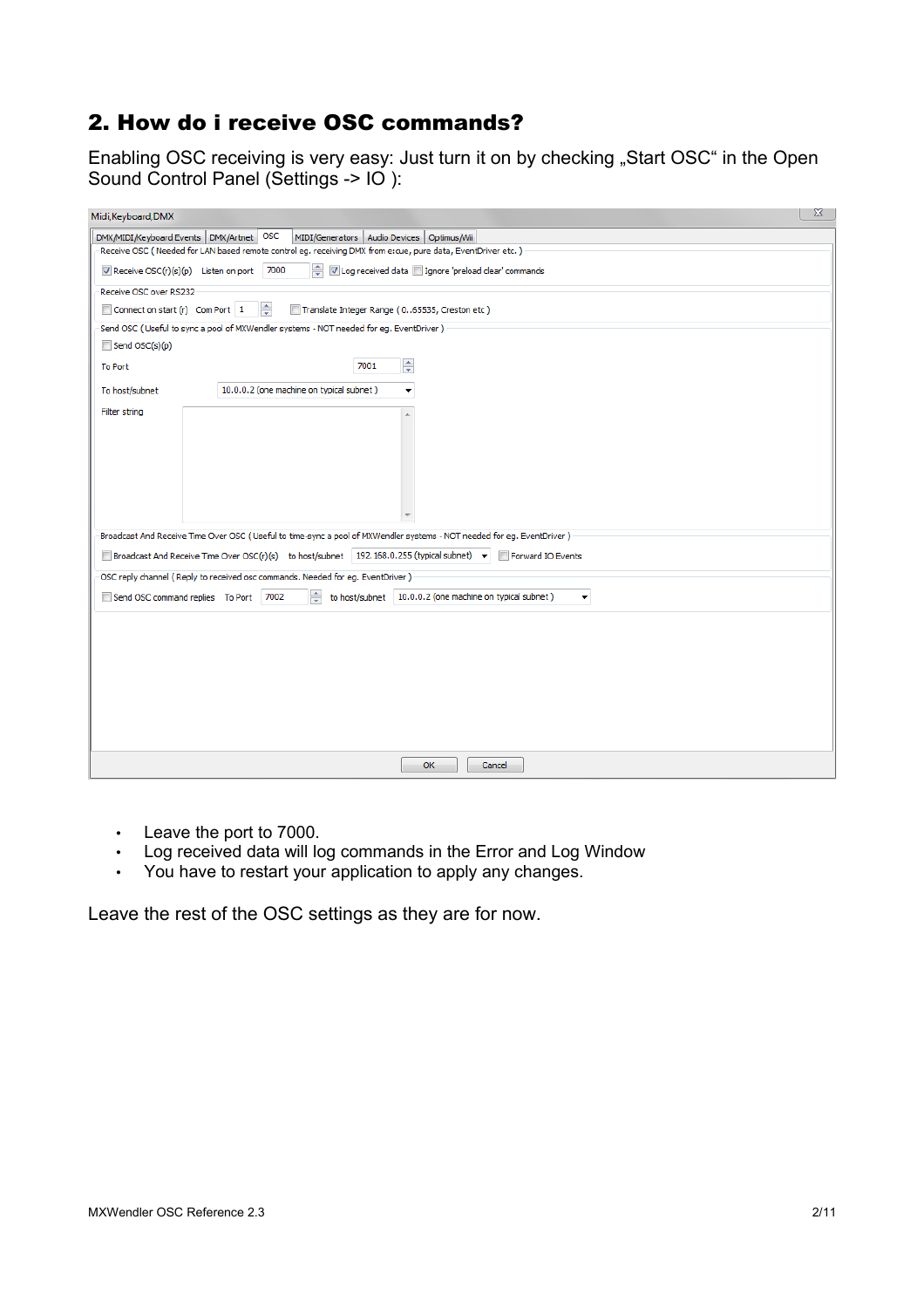# 3. How do i send OSC commands from PD ( puredata.org )?

You need a PD with a running sendOSC object. A minimal patch looks like this:

| $\mathbf{x}$<br>▣<br>I<br>7% udpsend.pd* - C:/hendrik/projekte/mx_wendler/projekte/2                                                                                       |                                 |
|----------------------------------------------------------------------------------------------------------------------------------------------------------------------------|---------------------------------|
| File<br>Edit<br>Put<br>Windows<br>Media<br>Find<br>Help<br>import mrpeach<br>connect 127.0.0.1 7000<br>disconnect<br>₫<br>send /mxw/track/active \$1<br>pack0SC<br>udpsend | $\overline{\approx 100}$<br>ack |
|                                                                                                                                                                            |                                 |

After you click on [ connect localhost 7000] you should see "udpsend: connecting to port 7000" in your command window. If you see something else, this port is either already in use or you are blocked by a firewall.

To send an OSC command, you have to send a string with a special syntax. To put the MXW main fader in the middle position, create a patch like the patch above:

- 1. enter edit mode in pd (ctrl-e)
- 2. create a packOSC object
- 2. format OSC message: "send /mxw/track/active \$1"
- 3. connect a slider to the messagebox, botton value 0.0 top value 1.0
- 4. connect the messagebox to the sendOSC object
- 5. leave edit mode and drag the slider

Moving the PD slider should now move the "active track" slider in MXW. Of course you can change from localhost ( 127.0.0.1 ) to any other IP adress and thus remote control an instance of MXW.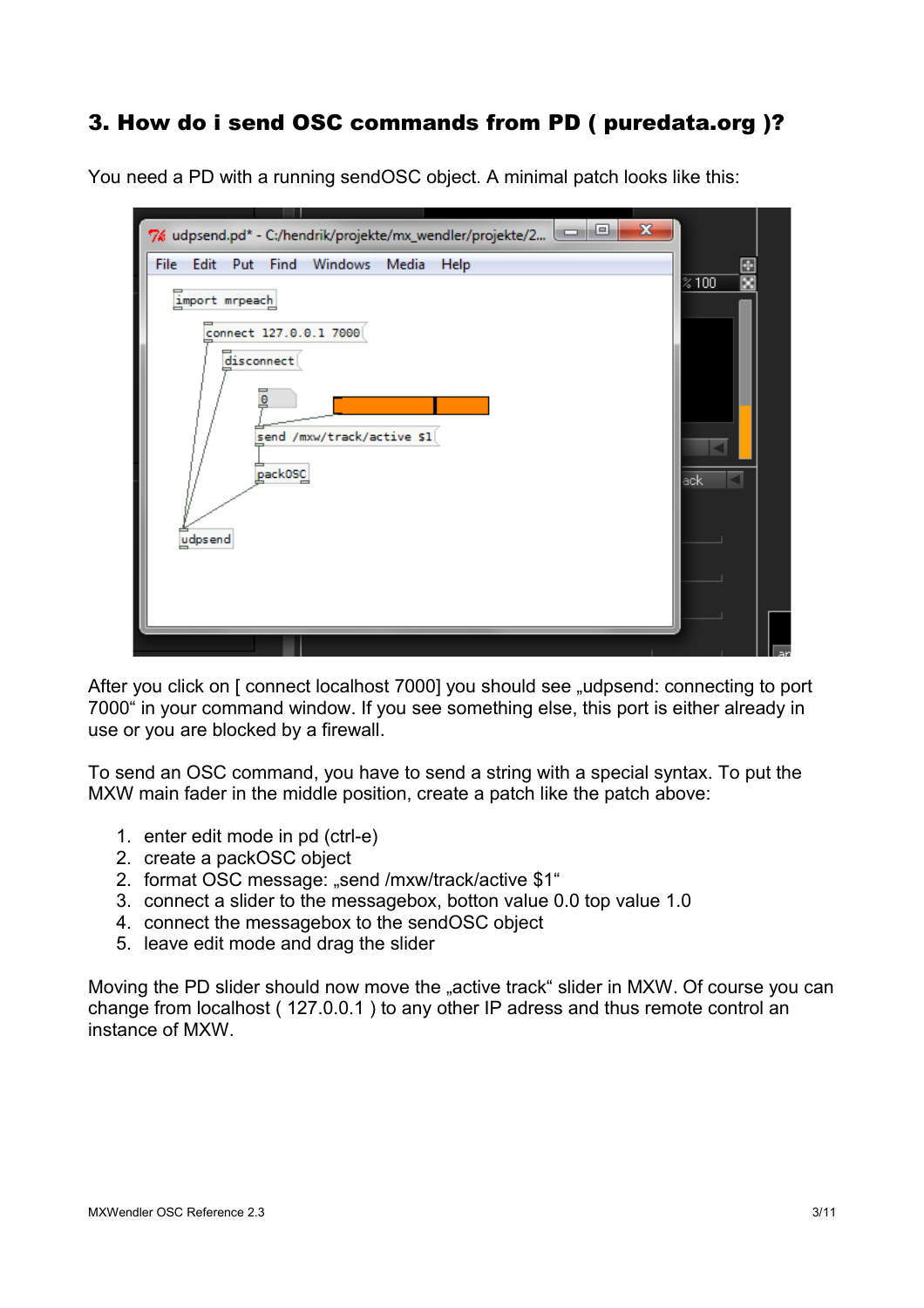## 4. MXW OSC command structure

Commands to the MXW OSC interface always follow the same syntax:

/mxw/[address of widget] [MSGID0001] [floatval from 0..1|string]

Commands always begin with "/mxw/". The address of the widget is determined by a hierarchical access beginning with the tracks, continuing over the layers descending to the clips. There are some static adresses like /mxw/master which do not refer to a widget.

There is an optional component, the message id. If you send messages that generate a reply, you can prepend the message reply with an optional id, you send along with the command. This MSGID must follow the address as the first string OSC message argument. Example:

*MSGID0001 MSGID123345667373726*

The command

/mxw/preload/3 MSGID0123 clipinfo

will return

```
/mxw/reply MSGID0123 /mxw/preload/3 112 320 240 40 cachecomplete
c:\footage\clip.avi
```
The command receivers listen either to a float (if they are widgets) or to strings (to choose eg. patches or clips). Float values are always in the range 0.0 .. 1.0 and will be scaled to the actual ranges. Eg. the clip playback rate can be set in a range from -5.0 .. 5.0 by dragging from the slider from bottom to top -the according OSC values are nevertheless 0.0 .. 1.0. This behaviour is designed to be logically as close as possible to Midi ranges, which are always from 0 .. 127 and will be scaled to the actual useful ranges as well.

To address the main fader and fade from 0 .. 1 in 10 steps, you would send a command sequence

```
/mxw/render 0.0
/mxw/render 0.1
/mxw/render 0.2
/mxw/render 1.0
```
You are free to send finer grained values. The commands will be evaluated as soon as they arrive. The last command before a new frame is drawn will set the widgets value. There is no need the send commands more often than the MXWendler renderer updates.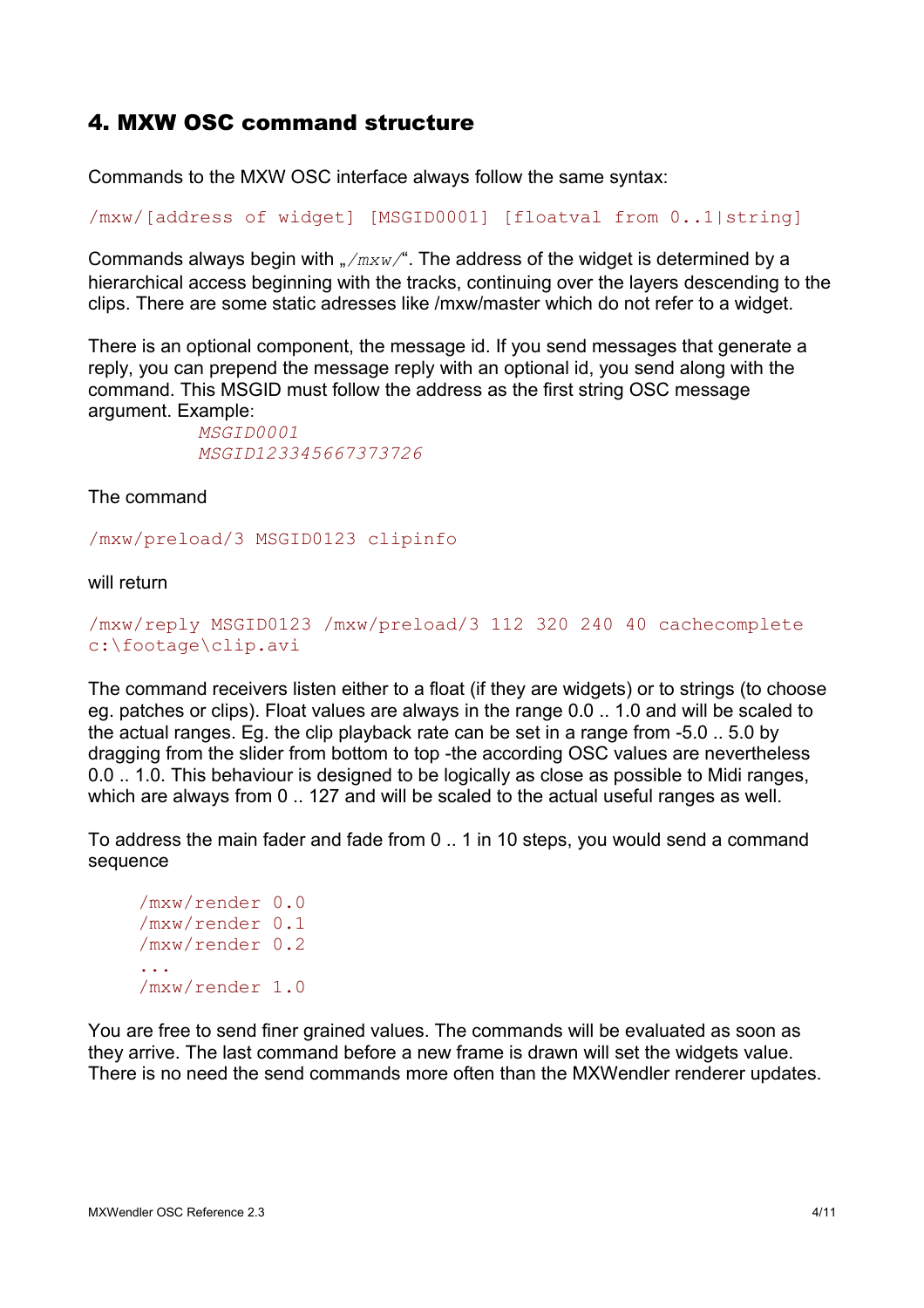# 5. MXW hierarchical command addressing scheme

Commands to the MXW OSC interface follow a hierarchical system, no matter if you use OSC to access MXW or MIDI or your keyboard. To address a certain widget, use always the following system:

| "/mxw/keystone_io_animator",                   | // keystone io animator -                      |
|------------------------------------------------|------------------------------------------------|
| "/mxw/set",                                    | // choose a patch                              |
| "/mxw/editor",                                 | // coose ui tab                                |
| "/mxw/trackmanager",                           | // choose active track                         |
| "/mxw/layermanager",                           | // choose active layer                         |
| "/mxw/beatbutton",                             | // send to beatbutton, 'tap' beats             |
| "/mxw/playlist/gotostart",                     | // go to first track on first list             |
| "/mxw/playlist/gotoprev",                      | // go to previous cue                          |
| "/mxw/playlist/play",                          | // play active item                            |
| "/mxw/playlist/pause",                         | // pause active playling item                  |
| "/mxw/playlist/gotonext",                      | // go to next cue                              |
| "/mxw/playlist/gotocue",                       | // go to specific cue and immediately play     |
| "/mxw/set/first",                              | // go to first patch on first list             |
| "/mxw/set/prev",                               | // go to previous patch                        |
| "/mxw/set/play",                               | // play active item                            |
| "/mxw/set/next",                               | // go to next patch                            |
| "/mxw/render",                                 | // send value to render                        |
| "/mxw/render/opacity",                         | // change o of render                          |
| "/mxw/render/scale",                           | $\mathbb{Z}$ .                                 |
| "/mxw/render/scalexy",                         | $II$                                           |
| "/mxw/render/translationx",                    | $II$                                           |
|                                                |                                                |
| "/mxw/render/translationy",                    | $\mathcal{U}$ .                                |
| "/mxw/render/rotation",                        | $\mathcal{U}$ .                                |
| "/mxw/render/aspectratio",                     | $\mathcal{U}$                                  |
| "/mxw/render/reset",                           | $\mathcal{U}$ .                                |
| "/mxw/render/effect/1/param/1",                | // first param of first effect                 |
| "/mxw/track/1",                                | // send value to specific track                |
| "/mxw/track/active",                           | // like render                                 |
| "/mxw/preload/1/trigger",                      | // trigger preload 1 content to current track  |
| "/mxw/preload/2/trigger",                      | $\mathcal{U}$                                  |
| "/mxw/preload/3/trigger",                      | $\mathcal{U}$ .                                |
| "/mxw/preload/[put no. here]/trigger",         | $II$                                           |
| "/mxw/preload/1/flipflop",                     | // flipflop preload 1 content to current track |
| "/mxw/preload/2/flipflop",                     | $\mathcal{U}$                                  |
| "/mxw/preload/3/flipflop",                     | $\mathcal{U}$ .                                |
| "/mxw/preload/[put no. here]/flipflop",        | $\mathbb{N}$ .                                 |
| "/mxw/fixture/1/opacity",                      | // send value to first slot of first track     |
| "/mxw/fixture/2/scale",                        | // send value to second slot of first track    |
| "/mxw/fixture/3/scalexy",                      | // send value to third slot of first track     |
| "/mxw/fixture/4/translationx",                 | // send value to fourth slot of first track    |
| "/mxw/fixture/5/translationy",                 | // send value to first slot of second track    |
| "/mxw/fixture/6/rotation",                     | // send value to second slot of second track   |
| "/mxw/fixture/7/mode",                         | // send value to third slot of second track    |
| "/mxw/fixture/8/aspectratio",                  | // send value to fourth slot of second track   |
| "/mxw/fixture/9/reset",                        | // send value to first slot of third track     |
| "/mxw/fixture/10/clip/speed",                  | // send value to second slot of third track    |
| "/mxw/fixture/11/clip/position",               | // send value to third slot of third track     |
| "/mxw/fixture/12/clip/reset",                  | // send value to fourth slot of third track    |
| "/mxw/track/active/layer/active/opacity",      | // change of active layer, track               |
| "/mxw/track/active/layer/active/scale",        | $\mathcal{U}$                                  |
| "/mxw/track/active/layer/active/scalexy",      | $\mathcal{U}$                                  |
| "/mxw/track/active/layer/active/translationx", | $\mathbb{N}$                                   |
|                                                |                                                |
| "/mxw/track/active/layer/active/translationy", | $\mathbb{N}$                                   |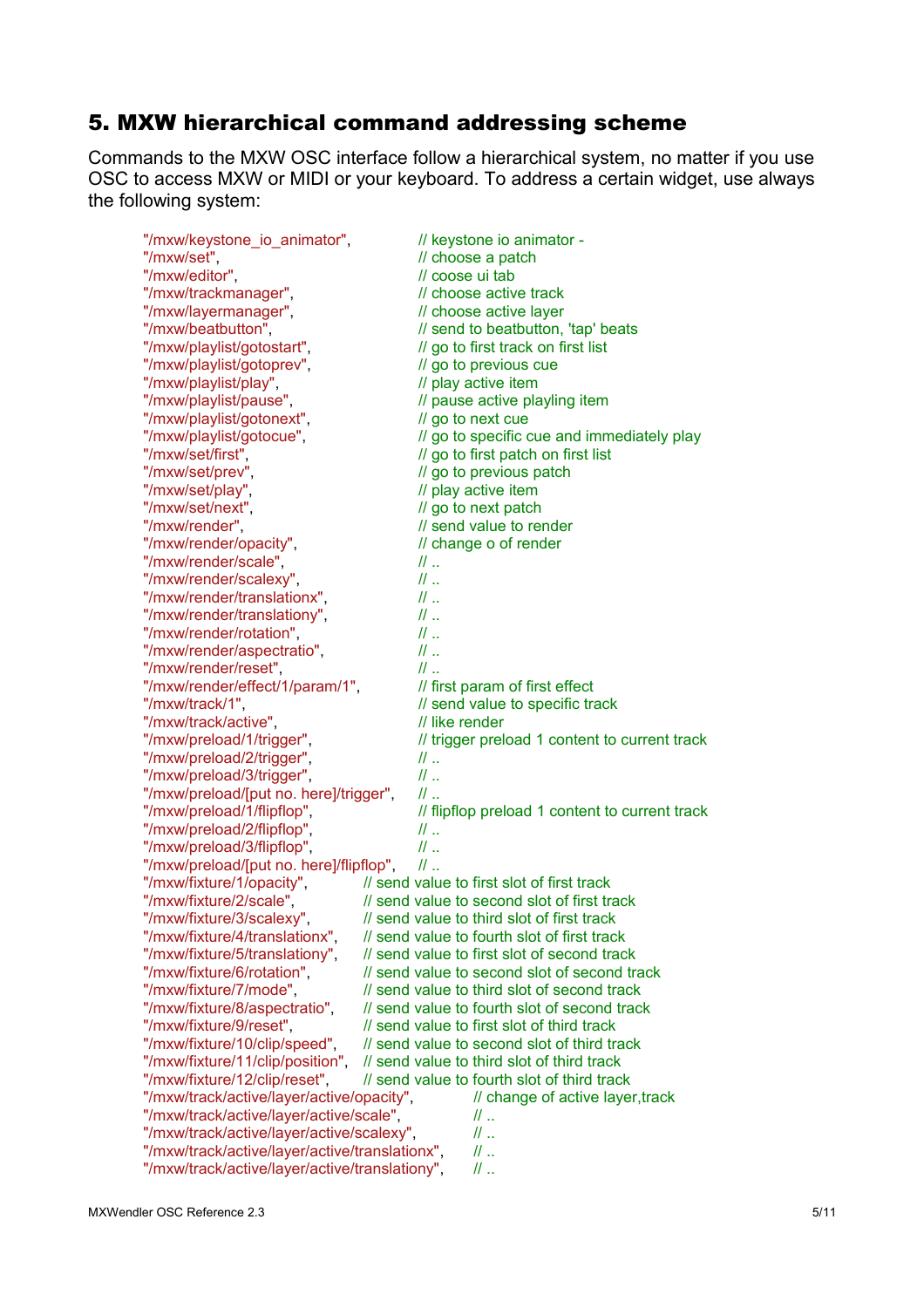| "/mxw/track/active/layer/active/rotation",                         | $II$                                             |
|--------------------------------------------------------------------|--------------------------------------------------|
| "/mxw/track/active/layer/active/mode",                             | $II$                                             |
| "/mxw/track/active/layer/active/aspectratio",                      | $II$                                             |
| "/mxw/track/active/layer/active/reset",                            | $II$                                             |
| "/mxw/track/active/layer/active/clip/keyin",                       | // send to key in of clip of active layer, track |
| "/mxw/track/active/layer/active/clip/keyout",                      | $II$                                             |
| "/mxw/track/active/layer/active/clip/speed",                       | $II$                                             |
| "/mxw/track/active/layer/active/clip/position",                    | $II$                                             |
| "/mxw/track/active/layer/active/clip/mode",                        | $II$                                             |
| "/mxw/track/active/layer/active/clip/reset",                       | $II$                                             |
| "/mxw/track/active/layer/active/clip/effect",                      | $\mathcal{U}$ .                                  |
| "/mxw/track/active/layer/active/clip/moreeffects",                 | // create effect. [delete effect] is missing     |
| "/mxw/track/active/layer/active/clip/effectbatch",                 | // choose active effect                          |
| "/mxw/track/active/layer/active/clip/clips",                       | // choose from clip library                      |
| "/mxw/track/active/layer/active/clip/effect/1/param/1",            | // set param 1 of effect 1                       |
| "/mxw/track/active/layer/active/clip/effect/1/param/2",            | // set param 2 of effect 1                       |
| "/mxw/track/active/layer/active/clip/effect/2/param/1",            | // set param 1 of effect 2                       |
| "/mxw/track/active/layer/active/clip/effect/1/color/1/red",        | // set red component of color param              |
| "/mxw/track/active/layer/active/clip/effect/1/color/1/green",      | // set green component param                     |
| "/mxw/track/active/layer/active/clip/effect/1/color/1/blue",       | // set blue component param                      |
| "/mxw/track/active/layer/active/clip/effect/1/color/1/hue",        | // set hue component param                       |
| "/mxw/track/active/layer/active/clip/effect/1/color/1/saturation", | // set saturation component param                |
| "/mxw/track/active/layer/active/clip/effect/1/color/1/value",      | // set value component param                     |
| "/mxw/keystone/element/1/pivot/col/1/row/1/xposition",             | // move keystone pivot in x                      |
| "/mxw/keystone/element/1/pivot/col/1/row/1/yposition",             | // move keystone pivot in y                      |
|                                                                    |                                                  |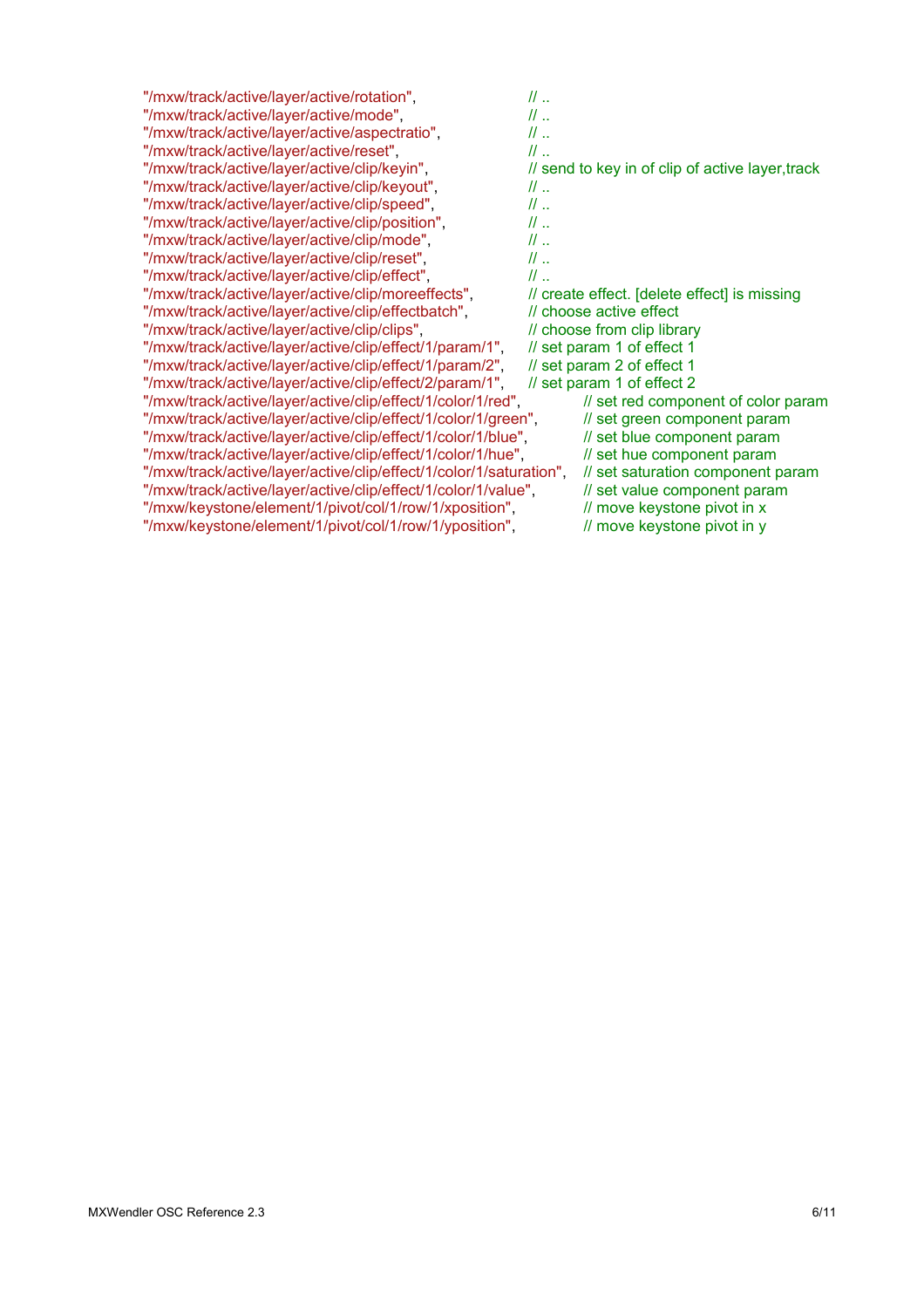## 6. MXW replies

When 'Send OSC command replies' is activated, certain commands generate replies. These replies will be sent to the reply receiver set in the OSC panel. The following commands generate replies:

[no command] -> /mxw/reply livesign 610342 15286 22481348 37.9632 MXW will send every second a status message containing the application run time in

milliseconds, the drawn frames, the current memory usage and the session cpu usage.

/mxw/sync [long] -> /mxw/reply /mxw/sync 4203

MXW will send the difference between the application runt time and the new time and will continue with the new time.

#### /mxw/preload/5 clipinfo -> /mxw/reply /mxw/preload/3 112 320 240 40 cachecomplete c:\footage\clip.avi

MXW will send a clipinfo containing clip length, width, height, millispersecond, cachestate and path.

/mxw/preload/5 preview -> /mxw/reply /mxw/preload/3 [blob with a 320x240 jpeg preview] MXW will send a preview jpeg 320x240 of the preload.

Generally those commands can contain a message ID that will be sent back to the reply receiver. This message id has to be a string beginning with 'MSGID' followed by a integer. This ID MUST be placed directly after the widgets address.

```
/mxw/preload/5 MSGID0001 clipinfo
-> /mxw/reply MSGID0001 /mxw/preload/3 112 320 240 40
cachecomplete c:\footage\clip.avi
```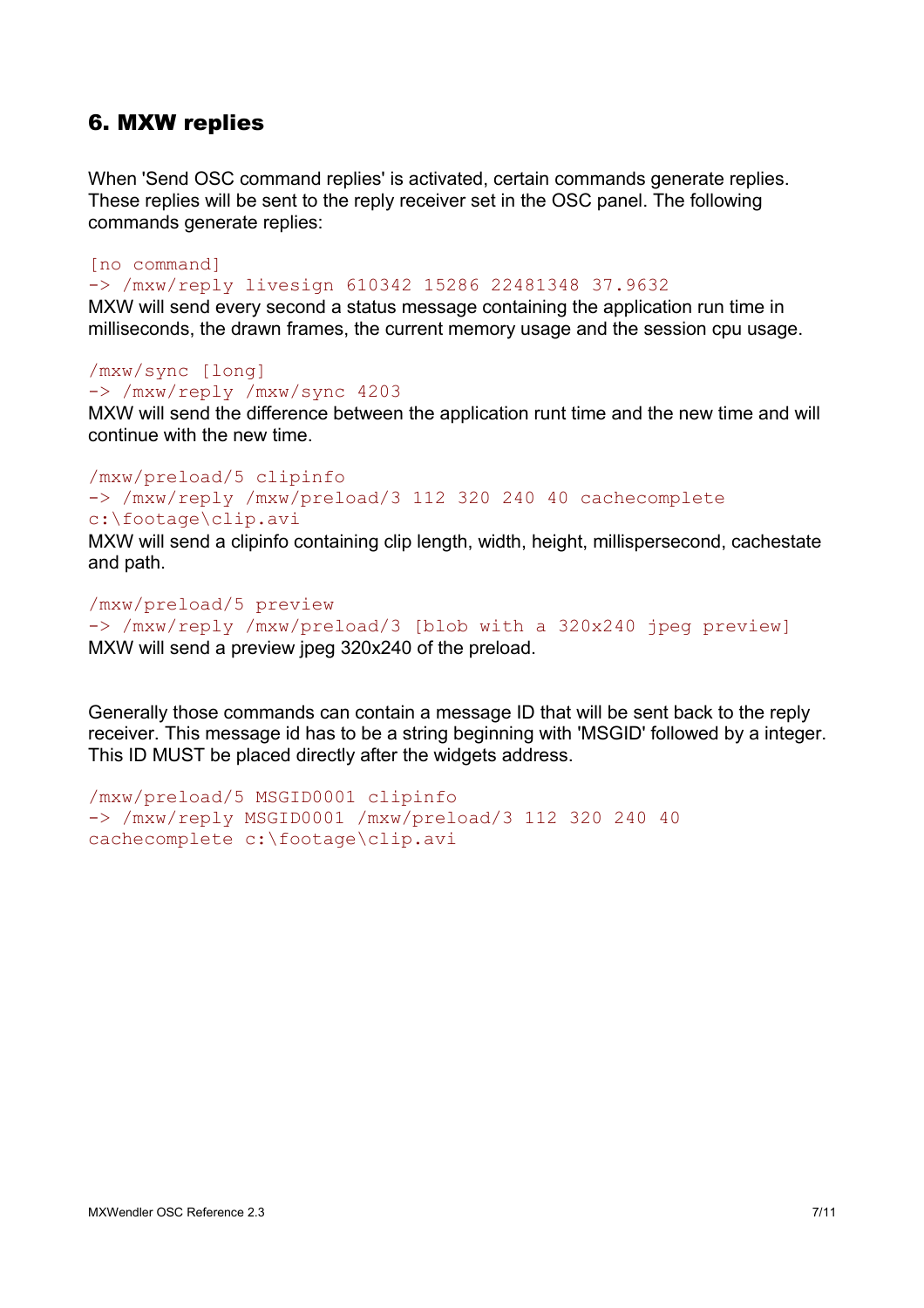## 7. Examples:

/mxw/track/active 0.5 Fades the active track to 0.5

/mxw/preload/1 add Adds a layer with the contents of preload slot 1

/mxw/track/1/layer/1/opacity 0.5 Sets the opacity of the first layer of the lower track to 0.5

/mxw/set 5 The active track will load patch 5

/mxw/track/active/layer/active/clip/speed 1.0 Sets the speed of the clip of the active layer of the active track to 1.0 (5x fast forward)

/mxw/track/active/layer/active/clip/speed 0.5 Sets the speed of the clip of the active layer of the active track to 0.5 ( clip stops )

/mxw/track/active/layer/active/clip/speed 0.6 Sets the speed of the clip of the active layer of the active track to 0.6 ( normal clip speed )

/mxw/trackmanager 0.2 Activate the first track

/mxw/trackmanger 0.7 Activate the third track

/mxw/track/2/layer/1/clip effect 0.1

Instructs the clip of the second layer of the upper track to load the first of ten effects

/mxw/track/2/layer/1/clip/effect/1/param/1 0.8

Sets the effect parameter 0 of the first effect of the clip of the first layer of the upper track to the value 0.8

/mxw/preload/2 c:/footage/clip.avi

Preload slot 2 will load c:/footage/clip.avi (and answer with clipinfo). Note the direction of the slashes.

/mxw/preload/2 clear Preload slot 2 will unload

/mxw/preload/2 clipinfo Preload 2 will answer with clip info like /mxw/reply /mxw/preload/3 112 320 240 40 cachecomplete c:\footage\clip.avi

/mxw/preload/2 MSGID0123 clipinfo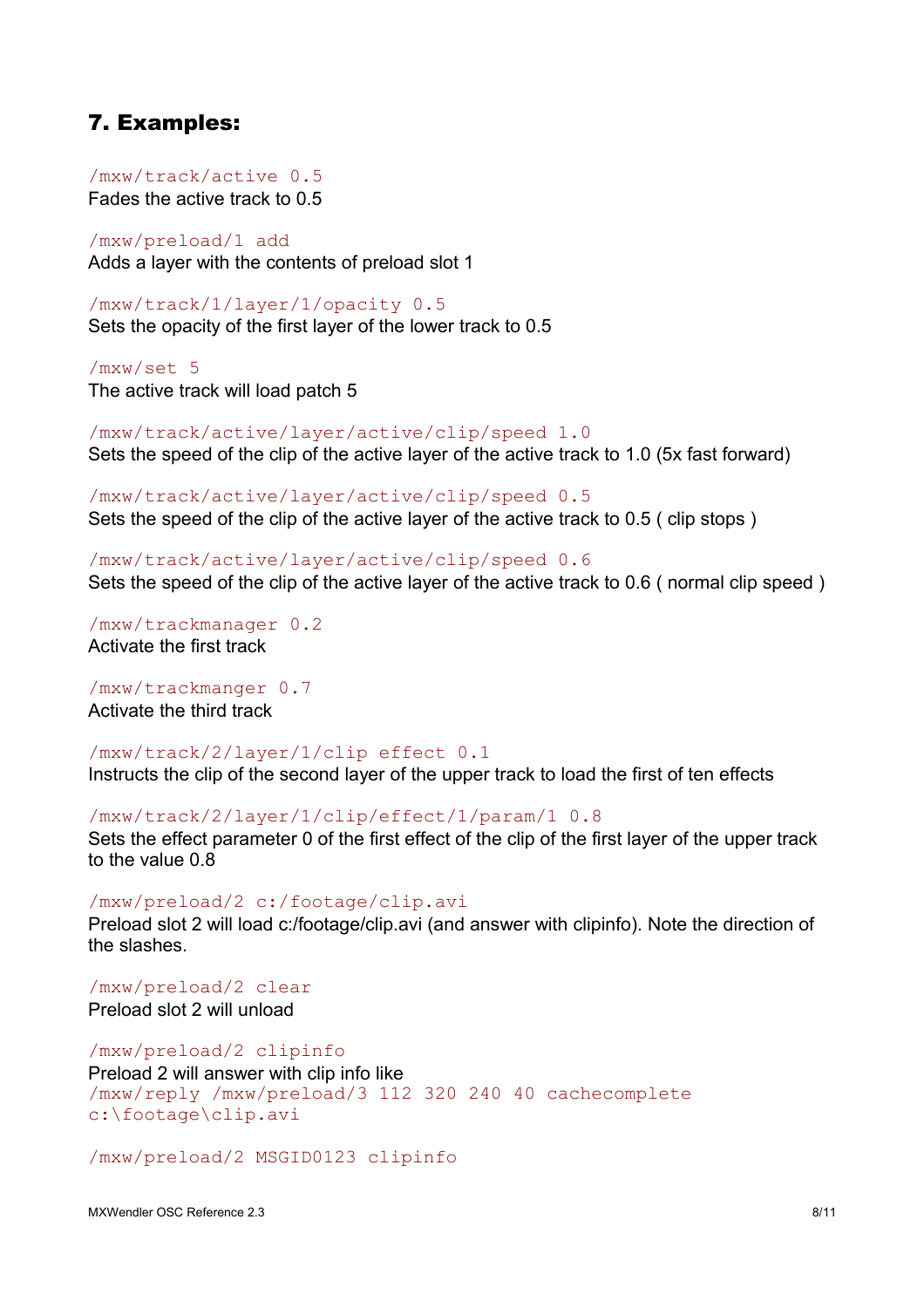Preload 2 will answer with clip info like

/mxw/reply MSGID0123 /mxw/preload/3 112 320 240 40 cachecomplete c:\footage\clip.avi

/mxw/fixture/10 load 2 Load content of preload 2 in fixture 10 (second slot of third track. every track has four slots)

/mxw/fixture/10 load c:/footage/clip.avi Fixture 10 will load clip.avi (not recommended, use preloads instead.)

/mxw/fixture/10 load -1 Unload fixture 10

/mxw/fixture/10/mode 0.5 Load corresponding layer mode

/mxw/fixture/10/clip/speed 0.5 Stop fixture 10

/mxw/fixture/10/clip/effectlist 0.1

Load corresponding effect

/mxw/fixture/10/clip/effect/1/param/1 0.1 Control corresponding parameter

/mxw/master/load\_showfile c:/footage/showfile.mxw Load the stated showfile

/mxw/master//mxw/master/load\_keystonefile c:/footage/keystonefile.mxw\_keystone2 Load the stated keystonefile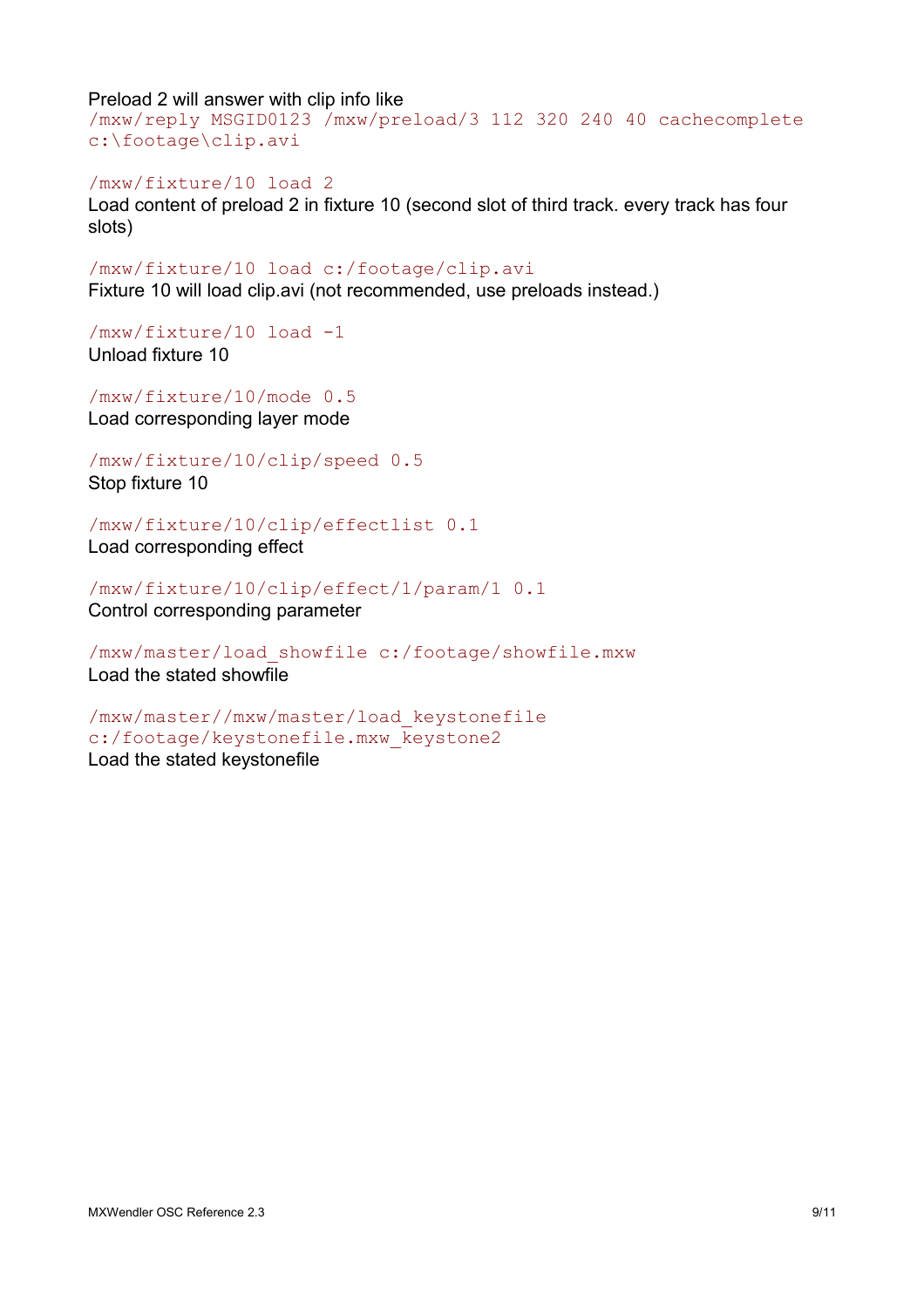# Sending OSC

MXW can send OSC commands, too. There are two distinct options:

1. Send OSC: the 'boygroup mode'

This option will send any action on the running host to another host/network as stated in the command options. The osc commands are sent exactly as they would generate the same behaviour on the master machine. So eg. moving a track slider will generate the commands that make a remote move to the same position. The goal is to make another machine ( pretended it carries the same media data ) produce exactly the same result as the master machine.

Sometimes it is desireable to send only a selction af the generated commands. You can filter the sent commands using the following rules:

- Adding a + before a 'token'
- Adding a before a 'token'

'token' is a part of the string like 'playlist' or 'opacity'. So eg. adding the filter

+,\*playlist\*

will result into that only commands containing 'playlist' will be sent

2. Broadcast and Receive Time over OSC

This option will broadcast the MXW time into the selected subnet with the goal of synchronizing the time amoung a pool of machines.

- 1. There is a selection mechanism: every machine sends its time until it receives the time from a machine with a lower IP adress. In the end a 'master' will be selected – the machine with the lowest IP – that controls the pool time.
- 2. IO Events can be forwarded, too. You can eg. attach a MIDI device to a system and it will send the MIDI events to the pool